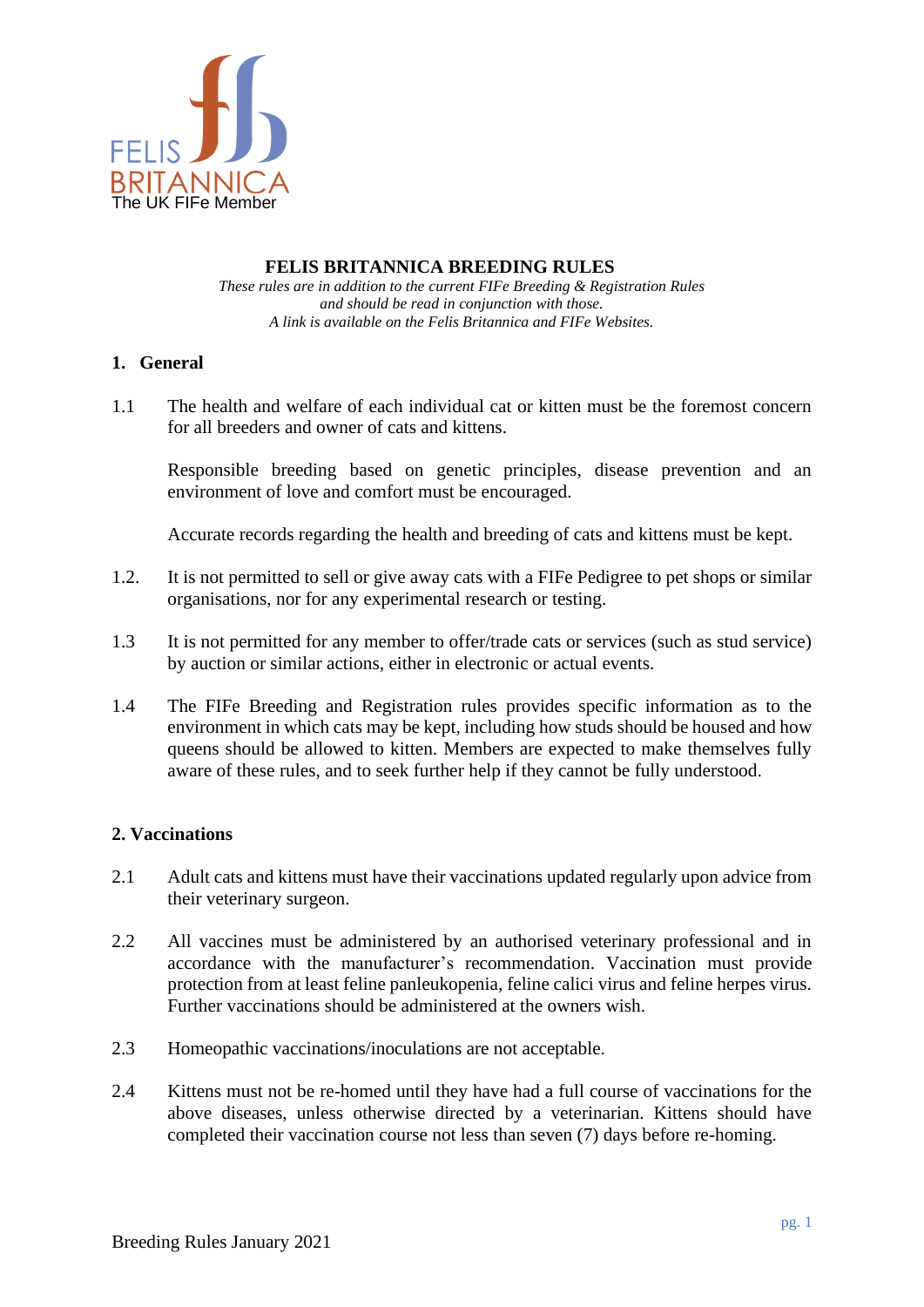## **3. Breeding Conditions**

- 3.1 All breeding cats must be identified by either a microchip or tattoo and the details recorded in the pedigree records. An exception is granted for males not registered with FIFe.
- 3.2 All cats who are to be bred with must be healthy and free from genetic disease. A list of recommended/compulsory health screen can be found in the FIFe Breeding and Registration Rules Appendix II.

## 3.2 **Studs**

- 3.1.1 Before being used, a male cat must have a veterinary certificate confirming that both testicles are normal and descended into the scrotal sac. This certificate must be sent to the Registrar and the pedigree noted.
- 3.1.2 No stud owned by a member may be used for matings which will result in kittens who will not be registered with either a FIFe or non-FIFe organisation.
- 3.1.3 If the stud used is not registered with Felis Britannica, then a certified pedigree of the male along with proof of ownership of the stud, a certificate of mating, an entirety certificate, any proof of health testing that either Felis Britannica or FIFe require must be submitted with the resulting registration application.

## 3.2 **Queens**

- 3.2.1 All queens must be registered with Felis Britannica prior to the registration of her litter.
- 3.2.2. No queen may have more than three (3) litters in any period of twenty-four (24) months except with the *prior* approval of a veterinarian and/or the FIFe member.

### 4. **Kittens**

- 4.2.1 All kittens bred by a member must first be registered in Felis Britannica. This does not preclude registration in another organisation at a later date.
- 4.2.2 All kittens must be registered no later than 8 months of age.
- 4.2.3 No kitten may be re-homed unless it is at least 12 weeks old AND have completed a full course of vaccinations, unless otherwise directed by a veterinarian. Kittens should have completed their vaccination course not less than seven (7) days before re-homing.
- 4.2.4 Any agreements or limitations placed upon kittens must be in writing and the breeder and purchaser should take care that both parties understand what such a document provides. Felis Britannica do not adjudicate in cases where any such agreement is broken.

### 5. **Cats not allowed for breeding.**

5.1 The FIFe Breeding and Registration Rules section 3.6 contains a list of cats which cannot be bred from and members should refer to these for clarification of the up to date list as this may change periodically.

### 6. **Special Conditions or Health Tests for specific breeds**

6.1 The FIFe Breeding and Registration Rules section 6 contains a list of breeds who have certain conditions that must be respected when breeding. Members should refer to these for clarification of the up to date requirements as these may change periodically.